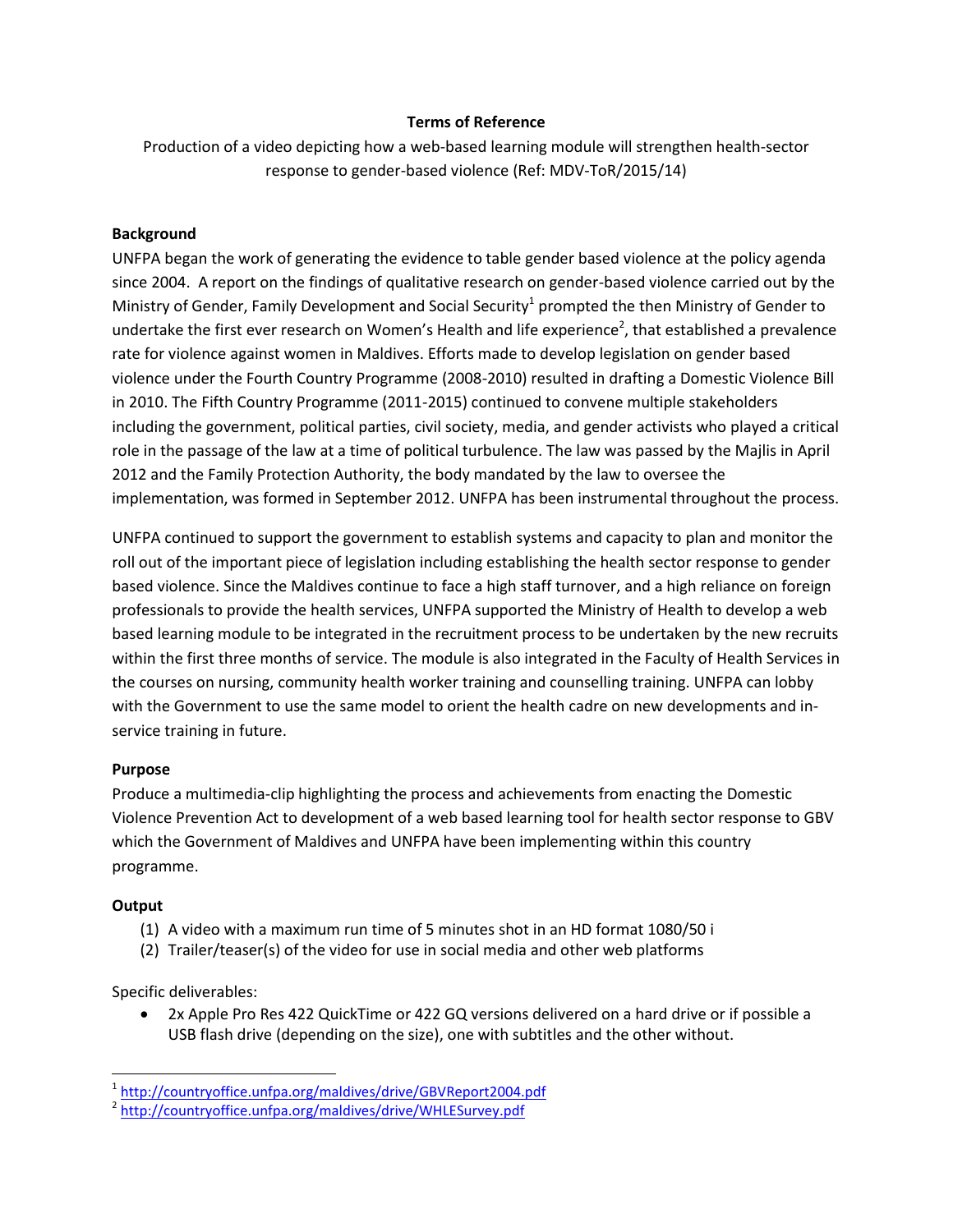- In addition, a H264 compressed version of the video of both versions listed above shall be delivered on the same hard drive or USB flash drive if possible
- The audio must be delivered on 4 tracks. Track 1 and 2 full stereo mix. Tracks 3 and 4 music and effects un-dipped
- Submit 3 copies of the video on DVD at full resolution. One with subtitles, the second one clean and the third copy to running time code on screen time.

All the materials produced will remain the property of UNFPA.

#### **Concept**

The selected contractor will conceptualize the script and edit it in close consultation with UNFPA, based on the following concept.

- 1. Briefly illustrate the situation highlighting the statistics
	- a. Some info graphics on GBV Stats
	- b. Challenges for survivors accessing healthcare
- 2. What is the purpose of the Domestic Violence Prevention Act, 2012
	- a. Interview with FPA Chairperson highlighting what it means to have the DV Law
	- b. Interview with GAWG member who advocated in the passage to develop the DV Act
- 3. How will the National Guideline and the web based module facilitate the health sector response
	- a. Interview with DGHS (discussing issues of frequent staff turnover and dispersed health facilities)
	- b. Interview with Dean from FHS how will the web course facilitate the pre-service training
- 4. What is the end goal of the health sector response to GBV
	- a. Interview with a doctor who have undertaken the GBV web learning
	- b. Interview with GBV survivor who has received comprehensive care from a health setting
- 5. Why is UNFPA supporting the GBV Programme

#### **Timeline**

| <b>Description of activities</b>           | Week 1 |                |                | Week 2 |  |  |  |                                                               | Week 3 |  |  |  |  |  |  |              |  |
|--------------------------------------------|--------|----------------|----------------|--------|--|--|--|---------------------------------------------------------------|--------|--|--|--|--|--|--|--------------|--|
|                                            |        | 2 <sub>1</sub> | 3 <sup>1</sup> |        |  |  |  | 4   5   6   7   8   9   10   11   12   13   14   15   16   17 |        |  |  |  |  |  |  | 18   19   20 |  |
| 1. Briefing                                |        |                |                |        |  |  |  |                                                               |        |  |  |  |  |  |  |              |  |
| 2. Present/approve conceptualized script   |        |                |                |        |  |  |  |                                                               |        |  |  |  |  |  |  |              |  |
| 3. Present first draft of video            |        |                |                |        |  |  |  |                                                               |        |  |  |  |  |  |  |              |  |
| 4. Submit teaser/trailer                   |        |                |                |        |  |  |  |                                                               |        |  |  |  |  |  |  |              |  |
| 5. Feedback and revisions*                 |        |                |                |        |  |  |  |                                                               |        |  |  |  |  |  |  |              |  |
| 6. Submit deliverables upon final approval |        |                |                |        |  |  |  |                                                               |        |  |  |  |  |  |  |              |  |

\* The selected contractor must be flexible to incorporate feedback from UNFPA until the output is approved by UNFPA.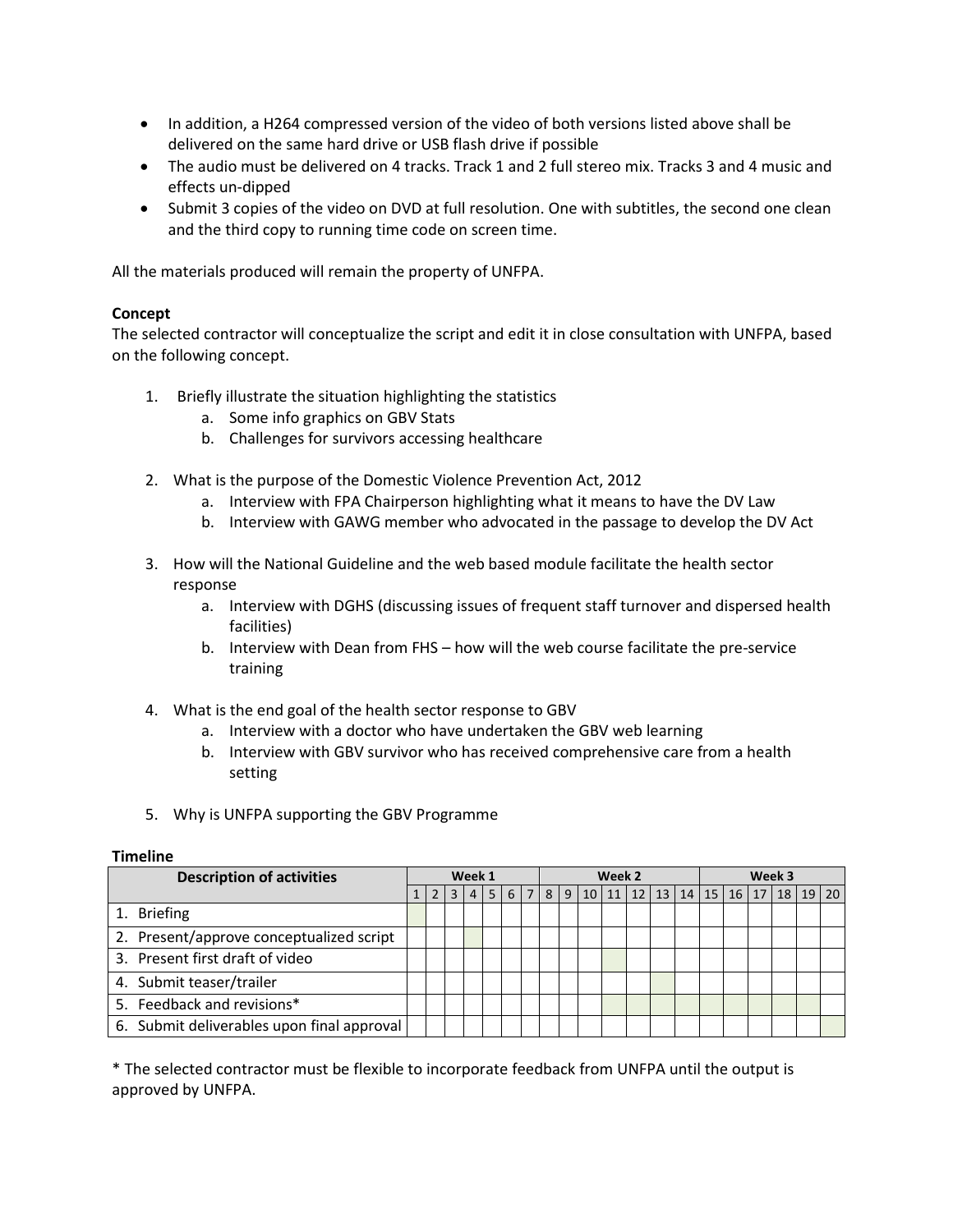## **Expenses**

UNFPA will facilitate all contacts, **but the selected contractor will be responsible for all logistical prearrangements and costs** (i.e. camera crew, travel, equipment etc.) **and for all arrangements and cost for the production of the video-clip.**

# **Qualifications and experience**

- a. The contractor should have sound experience in developing English content, preferably for international development organizations.
- b. The contractor should have extensive country experience, as well as a familiarity with GBV programmes.
- c. The contractor must show tact and cultural sensitivity at all times.
- d. The contractor must have excellent interpersonal and communication skills and ability to work with a wide range of stakeholders
- e. The contractor must have excellent spoken communication skills in English
- f. Selection of the contractor will be based on creativity, availability and competence judged based on previous work.